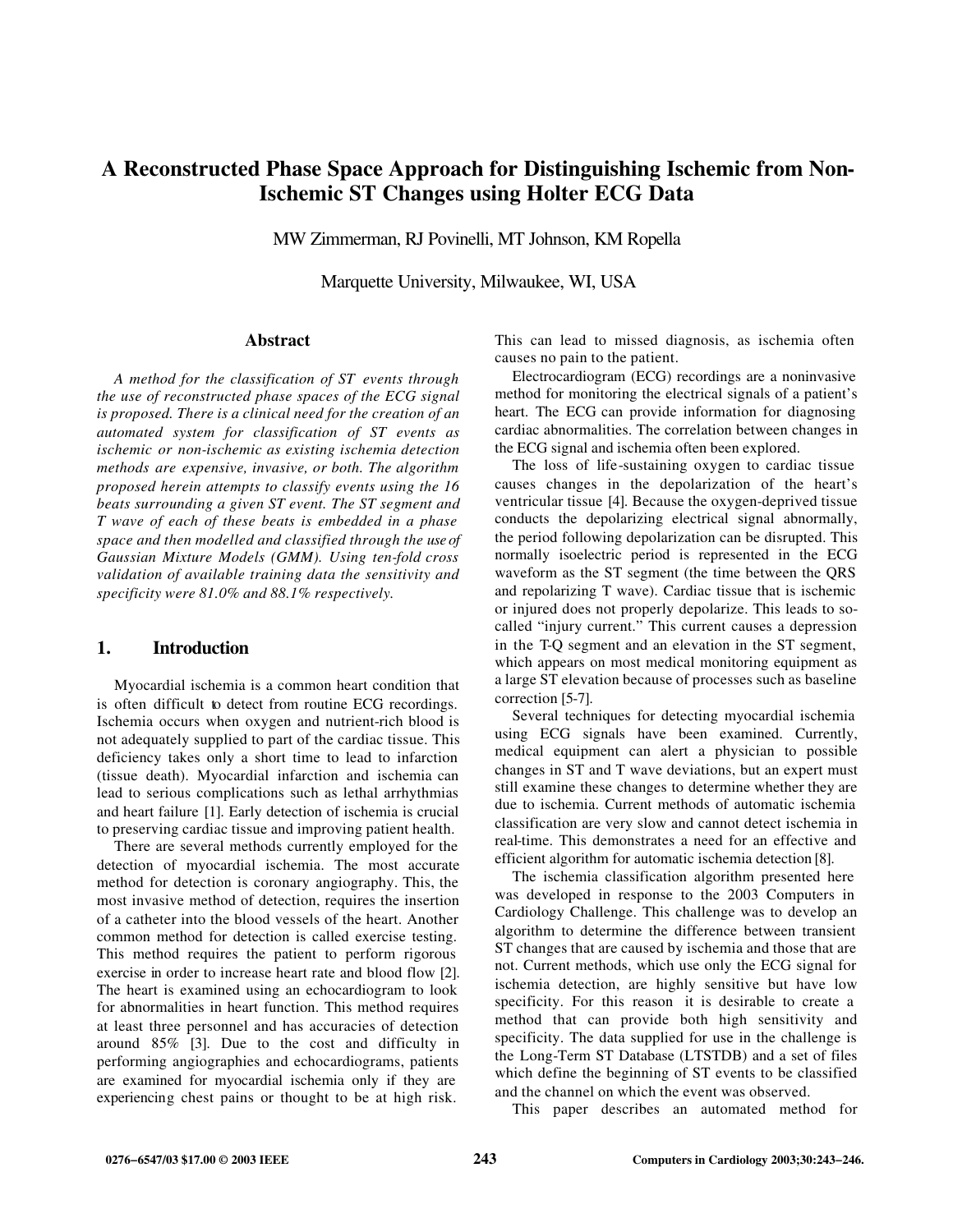distinguishing ST events as ischemic or non-ischemic using reconstructed phase spaces of Holter ECG data. A reconstructed phase space (RPS) is a way of extracting the multidimensional data that is embedded in a timeseries signal by plotting the signal against delayed versions of itself [9]. RPS based methods have provided significant results in other fields such as speech recognition. By embedding multiple, consecutive ST segments of ECG and then modeling them with a Gaussian Mixture Model (GMM), an algorithm can make a determination as to whether a given set of heart beats represent ischemic or non-ischemic ST events [10, 11].

### **2. Challenge**

The goal of the 2003 Computers in Cardiology Challenge was to develop an algorithm that could ascertain whether an ST segment event was produced by ischemic or non-ischemic causes. For this challenge a significant ST episode was defined as follows: "An episode begins when the magnitude of the ST deviation first exceeds  $50\mu$ V. The deviation must reach  $100\mu$ V or more throughout a continuous interval of at least 30 seconds. The episode ends when the deviation becomes smaller than 50 $\mu$ V, provided that it does not exceed 50 $\mu$ V in the following 30 seconds [12]." The significant episode is labeled as: ischemic, axis shift (AS) related, conduction change (CC) related, or heart rate (HR) related ST change. The axis shift, conduction change, and heart rate related episodes are all considered non-ischemic events for this challenge. The start times for each significant episode to be classified have been provided along with the channel number of the affected signal [4].

The performance measure for the challenge was the overall accuracy of the algorithm. One point is given for a correct classification, i.e., non-ischemic event classified as non-ischemic, 1 point is subtracted for an incorrect classification i.e., ischemic event classified as nonischemic, and no points are added or subtracted for an event that is left unclassified or classified as unknown [4].

## **3. Long-Term ST Database**

The Long-Term ST Database consists of 86 two or three channel, 21 to 24 hour Holter ECG recordings. These recordings are separated into two groups for this challenge. The first group is a training set of 43 records from 42 patients, which has been available since the start of the challenge. The second group is a test set of 43 more recordings against which the developed algorithm will be given to determine the challenge score. This set of data will be released following the challenge completion [4, 13].

Complete annotations have been provided for the

database, which label the significant ST shifts and episodes. The beginning (J-point) of most ST segments has been annotated along with R wave annotations using a 16 second averaging window. These annotations have been generated using only the first channel of each patient's ECG recording. In cases where the first lead is too noisy to allow for detection, a second detection was made using the WQRS application available in the WFDB applications package from PhysioNet [14]. The WQRS program was applied to the signal on which the challenge specified that the episode was seen.

#### **4. Reconstructed phase space theory**

The reconstructed phase space (RPS) is used in this algorithm as a way of capturing the embedded trajectory of the signal. Takens [15] has shown that if the dimension of the reconstructed phase space is chosen large enough, a topological equivalent to the original system is created. To create a reconstructed phase space the original signal is plotted against delayed versions of itself. In this procedure the RPS is formed according to the equation

$$
\mathbf{x}_n = [x_n \quad x_{n-\tau} \quad \cdots \quad x_{n-(d-1)\tau}] \quad n = (1+(d-1)\tau) \dots N
$$

where  $\mathbf{x}_n$  is the n dimensional phase space,  $x_n$  is the n<sup>th</sup> point in the time series,  $\tau$  is the time lag, N is the number of points in the time series, and *d* is the dimension of the phase space.

## **5. Algorithm design**

The proposed algorithm extracts data from the Long-Term ST Database by first extracting the J-Points. This is first done using the provided 16 beat averaged annotation files. Eight J-points before and eight after the time of the event are collected for 16 total J-Point times. The beats can be described from the indices  $-8$  to 7. If these times are found to be more than 400 samples (1.6s) from each other, they are determined to be invalid. If any of the Jpoints are found to be invalid, the WQRS program is used. This program, from the WFDB Software Package, uses the length transform to locate the QRS complexes and J-points within a signal [14]. Once the J-points are collected, the 100 samples (400ms) of waveform following the J-point are extracted. This time duration was chosen because it captures the ST segment and the T wave for the range of heartbeats found in the database.

After data extraction, each waveform is embedded in a reconstructed phase space. An embedding is done for each index and channel combination as shown in Figure 1. The embedding is done using a dimension of 6 and a time lag of 5. These parameters were chosen empirically.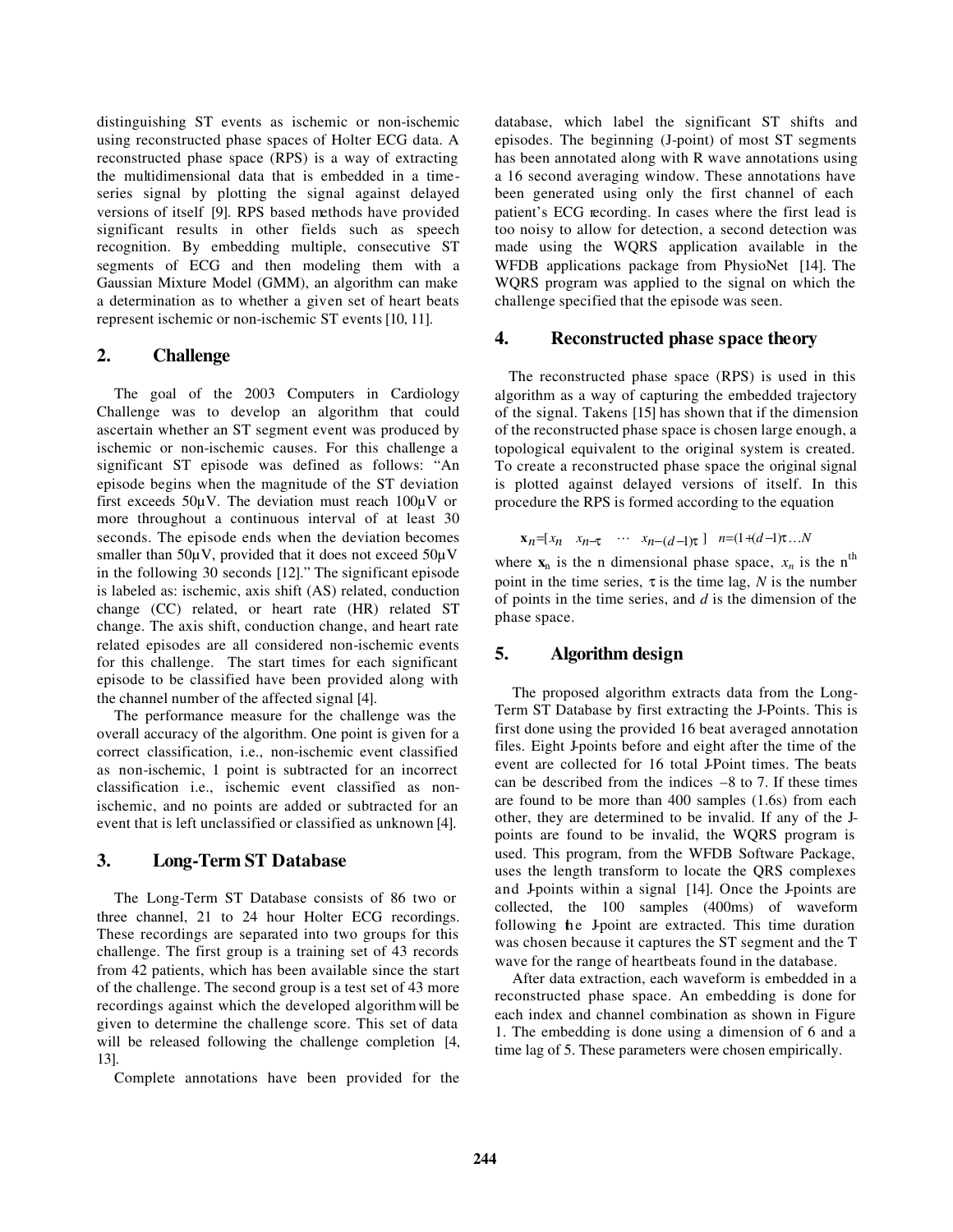

Figure 1 - Proposed Classification System

Prior to any classification, a set of models must be created. This is considered the training portion of this algorithm. For training, the embeddings of matching index, channel, and event type (ischemic, cc or as nonischemic, hr non-ischemic) are combined. A Gaussian Mixture Model (GMM) is learned for each combination of embeddings. For this system, 25 mixtures were used to model the data. The choice of this number was based on estimation of data complexity and experimentation. This process is done using the available training data.

Once the models have been developed on the training data, a classification scheme of the test data is derived. The data is extracted from the database in the manner described above. For a given event time the embedded phase space for each combination of index and channel is classified with a Bayes' classifier that calculates the likelihood of each class. The logs of the likelihoods are then summed across each index and channel. The event is classified as the class with the highest summed loglikelihood as:

$$
\hat{\omega} = \max_{i=1...C} \{ \hat{l}_i(x) \},
$$

where  $x$  is the test data vector and  $C$  is the number of classes [16].

## **6. Results**

## **6.1. Learning data results**

In order to make full use of all of the training data provided for the challenge the records were split into a development set and a validation set. The validation set consisted of the records: s20221, s20501, s30661, s30741, and s30742. The development set consisted of the remaining 38 records. The development set of the remaining 38 records was partitioned into 10 patient independent folds. Each fold was balance, as best possible, across classes.

|                 | Classified As |       |     |             |
|-----------------|---------------|-------|-----|-------------|
|                 | Ischemic      | AS/CC | HR  | Sensitivity |
| <b>Ischemic</b> | 268           | 46    | 17  | 81.0%       |
| AS/CC           | 111           | 694   | 19  | 84.2%       |
| HR              |               | 15    | 119 | 86.9%       |

Table 1 **-** Confusion Matrix for Development Set

For this challenge, it was important to see how well the classifier could classify between ischemic and nonischemic data. For this reason, the results for the two nonischemic classes (AS/CC and HR) are combined. This helps to increases the sensitivity of the algorithm.

| Sensitivity | Specificity | Accuracy |
|-------------|-------------|----------|
| 81 QQ       | 881%        | 863%     |

Table 2 - Folded Results for Development Set Data

Upon testing the algorithm on the test portion of the training data, the results were as follows.

|          | Classified As |       |     |             |
|----------|---------------|-------|-----|-------------|
|          | Ischemic      | AS/CC | HR  | Sensitivity |
| Ischemic | 58            | 14    |     | 80.6%       |
| AS/CC    | 85            | 197   | 123 | 48.6%       |
| HR       |               |       |     | 33.3%       |

Table 3 - Confusion Matrix for Validation Set

By combining the results for the two non-ischemic classes the actual results shown below are found.

| Sensitivity | Specificity | Accuracy |
|-------------|-------------|----------|
|             |             |          |

Table 4 - Folded Results for Validation Set

#### **6.2. Test data results**

The results of the described algorithm being applied to the Computers in Cardiology 2003 Challenge Test data are as follows.

| Sensitivity | Specificity | Accuracy |
|-------------|-------------|----------|
| 63.8%       |             | $557\%$  |

Table 5 - Results for Learning Group Data

## **7. Discussion**

There are two hypotheses for the 30.6% drop in accuracy for the test set data. The first hypothesis is that the code written contains errors. The original development for this project was done in the Matlab environment, while the project code submitted was required to be written in ANSI C. Due to time constraints, it was not possible to completely debug the C code and some problems were discovered. After the project due date, a difference in J-Point detection and a difference in sample extraction were the two areas where problems were located. Differences discovered after the final code submission date attribute to over a six percent drop in overall accuracy when the C code is tested on the